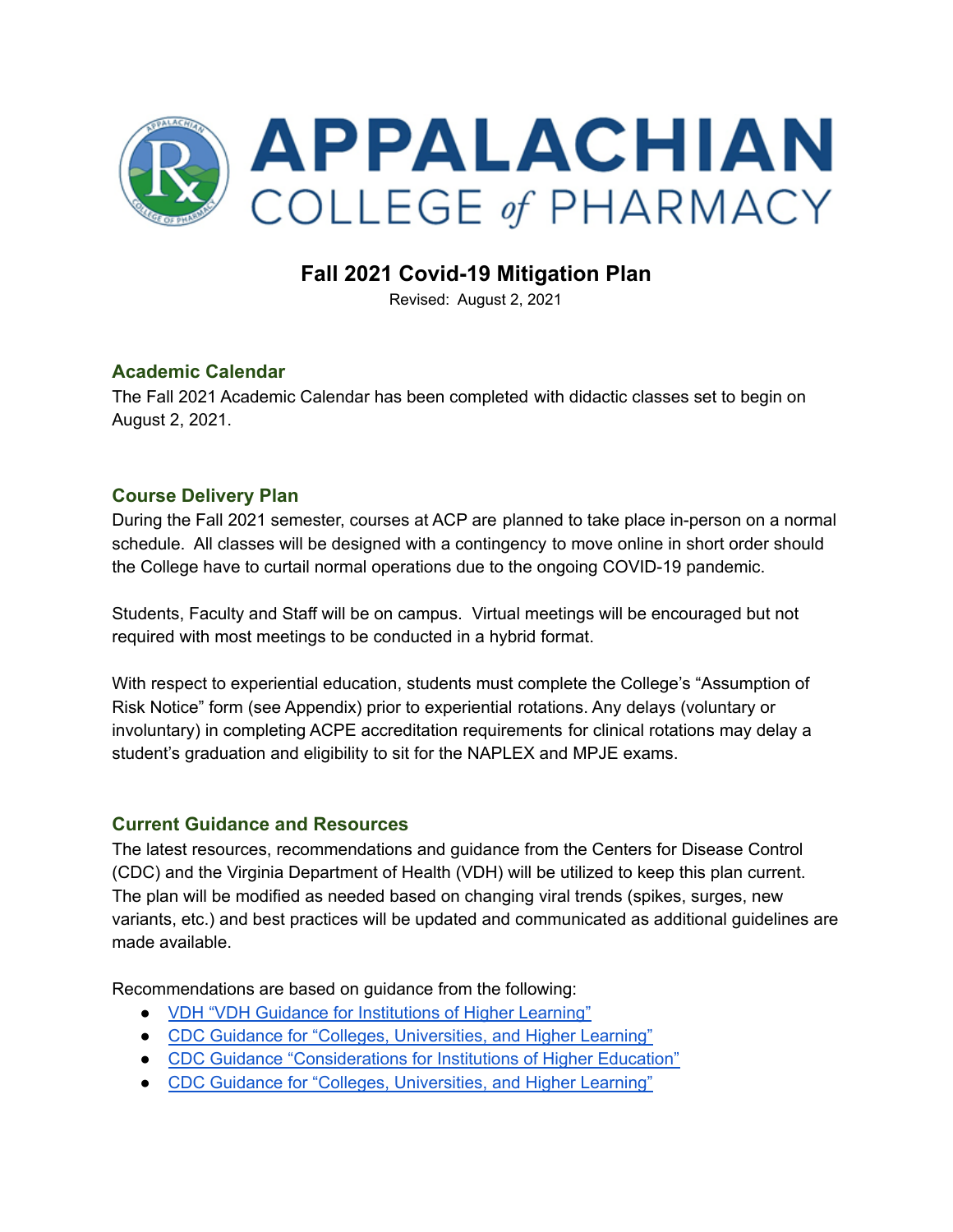● CDC Guidance ["Reopening](https://www.cdc.gov/coronavirus/2019-ncov/community/reopen-guidance.html) Guidance for Cleaning and Disinfecting Public Spaces, [Workplaces,](https://www.cdc.gov/coronavirus/2019-ncov/community/reopen-guidance.html) Businesses, Schools, and Homes"

## **Plan for Monitoring Health Conditions to Detect Infection**

#### **COVID-19 Team:**

The College has established a COVID-19 coordinator and campus team to assist with the organizational response to COVID-19. This team will work closely with the local Virginia Department of Health (VDH) regarding reporting cases and outbreaks, the management of outbreaks, as well as decisions such as campus shutdown if necessary.

| <b>Ed Talbott, Coordinator</b> | <b>Susan Mayhew</b>  | <b>Michael Deel</b>  |
|--------------------------------|----------------------|----------------------|
| <b>Ted Hagen</b>               | <b>Holli Harman</b>  | <b>Marcy Hernick</b> |
| <b>Michael Justice</b>         | <b>Wade McGeorge</b> | <b>Angie Mutter</b>  |

#### **Appalachian College of Pharmacy COVID-19 Team:**

**Local Health department:** Buchanan County is part of the Cumberland Plateau Health District. The Buchanan County Health Department is located at 1051 Rosebud RD, Grundy, VA 24614, and if needed can be reached by phone [\(276-935-4591\)](https://www.publichealthdepartments.us/details/buchanan_county_health_department_24614.html).

## **Screening / Symptoms Questionnaire:**

- Temperature checks will be taken for students, employees, contractors, vendors and visitors entering campus facilities. Anyone with a temperature reading over 100.4°F will be sent home. Positive screens will be reviewed by a COVID-19 Team member to determine if isolation, quarantine, or testing is required prior to returning to campus.
- All students, employees and visitors are instructed on how to self-monitor for Covid-19 symptoms. If any symptoms are detected, they will be asked to complete a COVID-19 Screening Questionnaire prior to entering campus facilities. Anyone answering "yes" to an item on the screening form will be questioned by a COVID-19 Team member to determine if isolation, quarantine or testing is needed prior to returning to campus.
- It is considered best practice to encourage students and employees to routinely self-monitor for COVID-19 symptoms.
	- Anyone with a fever or symptoms should not report to work or school.
	- Temperature checks will be implemented for students, employees, and visitors using no-contact thermometers prior to entering a campus building. Anyone with a temperature over 100.4°F will be sent home.
	- Resources for anyone with COVID symptoms:
		- CDC: Symptoms of [Coronavirus](https://www.cdc.gov/coronavirus/2019-ncov/symptoms-testing/symptoms.html)
		- Employees and students are instructed to contact their PCP if they think they are having symptoms.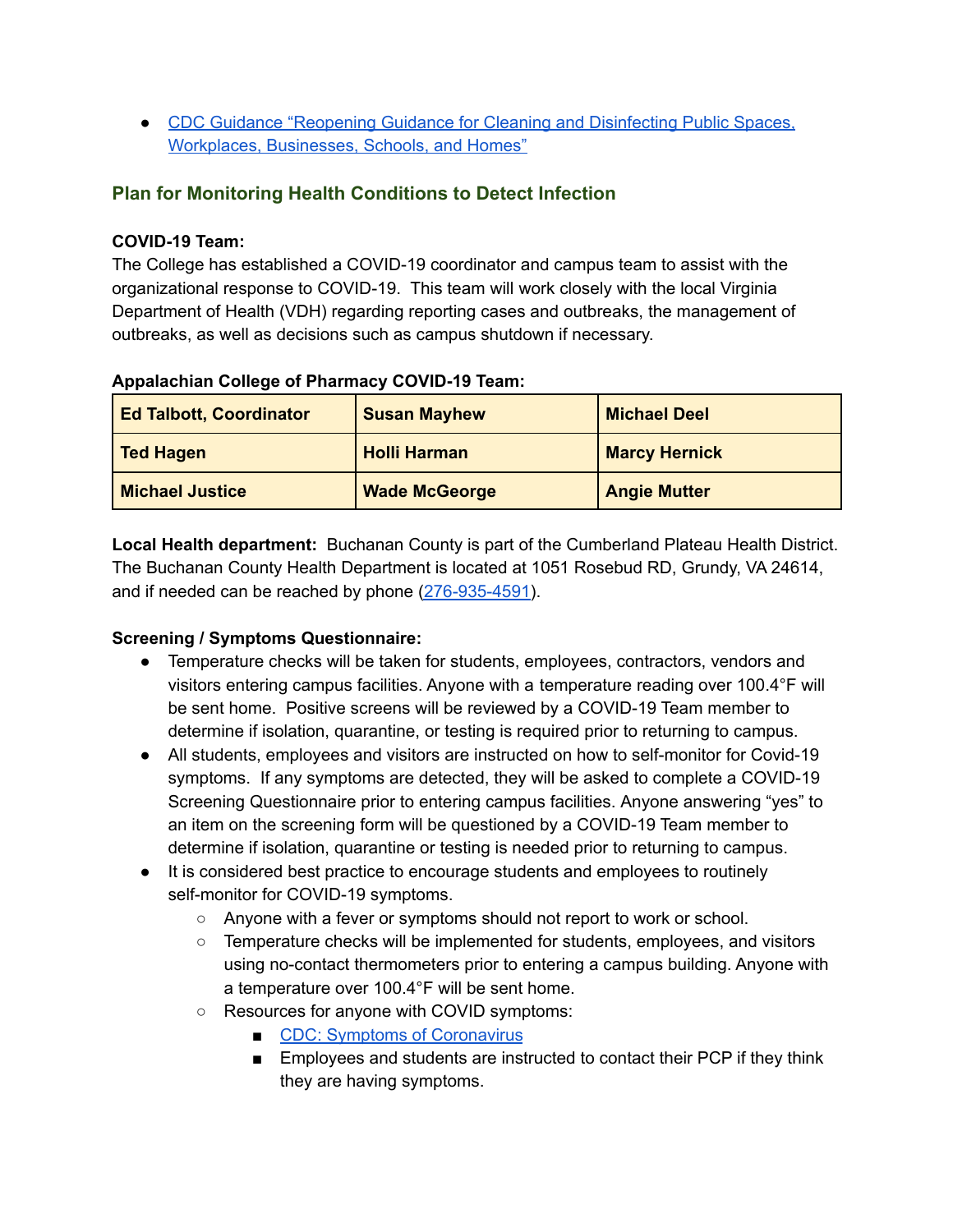● Students on experiential rotations must follow all federal, state, and institutional policies pertaining to COVID-19. These may include limited travel, self-isolation, COVID-19 testing, providing own PPE, and submitting to daily screenings which may include temperature checks and questionnaires. If you feel sick or come in contact with anyone who has tested positive we ask you to notify your preceptor immediately.

#### **Covid-19 Testing:**

- All students upon their return/arrival to campus will be tested utilizing the Abbott BinaxNOW Covid-19 Antigen Rapid Test.
	- $\circ$  subsequent testing will be scheduled based on the vaccination status of the student, exposure risk (health fair events, vaccination clinics, etc.), testing required by experiential sites (nursing homes, hospitals, etc.), and on a random schedule as deemed appropriate by the college.
- Employees and students should contact their primary care provider or local health department and inform the college COVID-19 Coordinator if they experience any symptoms of COVID-19.

## **Plan for Community Mitigation Strategies**

#### **Educate College Community**

This campaign is coordinated through the COVID-19 campus team. A training session will be provided to all employees remotely through SafeColleges on: Coronavirus Awareness, Coronavirus: Cleaning and Disinfecting Your Work Environment, and Coronavirus: Managing Stress and Anxiety. An anti-stigma training session will also be provided. Training sessions will be provided by the COVID19 Coordinator and Team to incoming students during their first week on campus and will also include anti-stigma training.

Various posters and signage will be posted in buildings on campus to help mitigate COVID-19.

## **Physical Distancing Practices**

- **● Facilities:**
	- ACP is aligned with the [Governor's](https://www.governor.virginia.gov/media/governorvirginiagov/executive-actions/EO-79-and-Order-of-Public-Health-Emergency-Ten-Ending-of-Commonsense-Public-Health-Restrictions-Due-to-Novel-Coronavirus-(COVID-19).pdf) Executive Order 79, which relaxed all distancing and capacity restrictions and removed all limits on gathering sizes.
	- Workstations and classroom seating will be designed to allow for physical distancing.
	- Students will have required seating arrangements and tracking of in-person attendance to facilitate contact tracing in the event of an exposure.
	- Staggered class schedules (see below) will be used to minimize crowding at entrances and exits.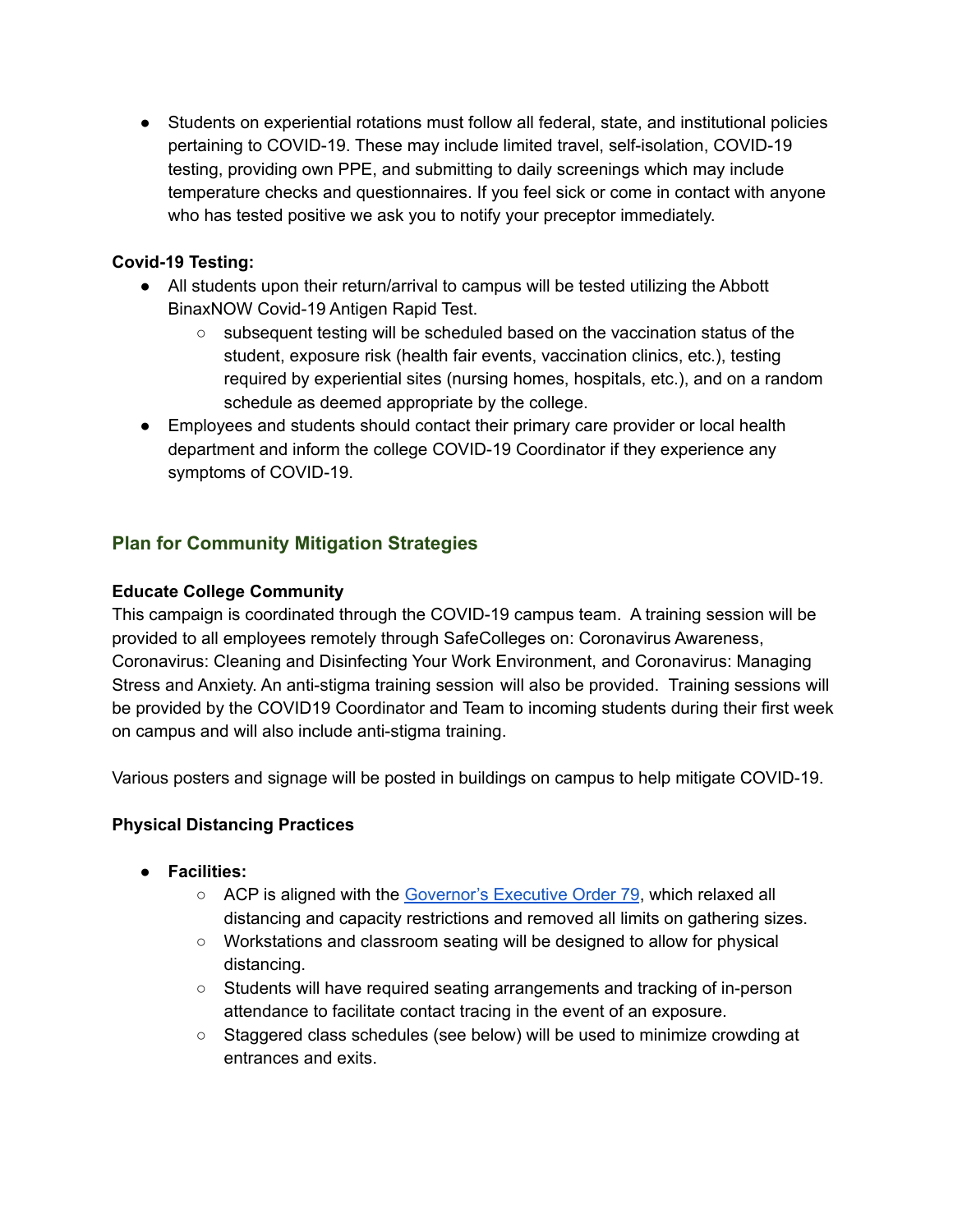|                             | <b>P1 Students</b>  | <b>P2 Students</b>                          |
|-----------------------------|---------------------|---------------------------------------------|
| <b>Arrive / Temp Checks</b> | 8:20-8:30 AM        | 8:50-9:00 AM                                |
| <b>Class 1</b>              | 8:30-11:30 AM       | 9:00-12:00 PM                               |
| Lunch                       | 11:30 AM - 12:30 PM | 12:00 PM - 1:00 PM                          |
| <b>Class 2</b>              | 12:30 PM - 3:30 PM  | 1:00 PM - 4:00 PM                           |
| <b>Depart</b>               | 3:30 PM             | $(4:00 \text{ PM (if no evening course)} )$ |
| <b>Evening Course</b>       | N/A                 | 4:00 PM - 6:00 PM                           |
| <b>Depart</b>               |                     | 6:00 PM                                     |

- ACP will utilize virtual group events, gatherings and meetings when appropriate.
	- ACP will provide student support services virtually when appropriate

## **● On Campus Study:**

○ Students may be allowed to study on campus in designated areas [multi-purpose room, classrooms, breakout rooms, student lounge and computer lab] in the evenings until 10:00 p.m.. Tutors may provide academic support to students in designated areas and during designated times.

## **● Exercise Facilities:**

- Student use of indoor exercise equipment and weight machines will be opened in mid August 2021
	- 6-foot distancing must be maintained and all equipment and equipment and weights must be cleaned with alcohol or bleach wipes after each use
- $\circ$  the gym floor space will be open for walking, yoga and other non-contact sports as long as social distancing is maintained
	- contact sports such as basketball and volleyball are not allowed
- $\circ$  Employees may use the employee exercise room; however, this will be limited to one person at a time and any used equipment must be disinfected before and after use.

#### **Visitors**

- Visitation to campus is discouraged unless invited for a specific and necessary reason
- Security will be notified of expected visitor(s).
- Visitors that have been invited should be notified in advance of the ACP face-covering policy and should communicate on the day of arrival the answers to COVID-19 Screening Questionnaire and obtain a temperature prior to entering campus facilities.
- Security can provide visitors with face covering, if needed.
- Visitors will be asked to leave if they have a temperature of over 100.4°F.
- Visitors will be questioned by a member of the COVID-19 Team if they have a response of "yes" for any item on the COVID-19 Screening Questionnaire.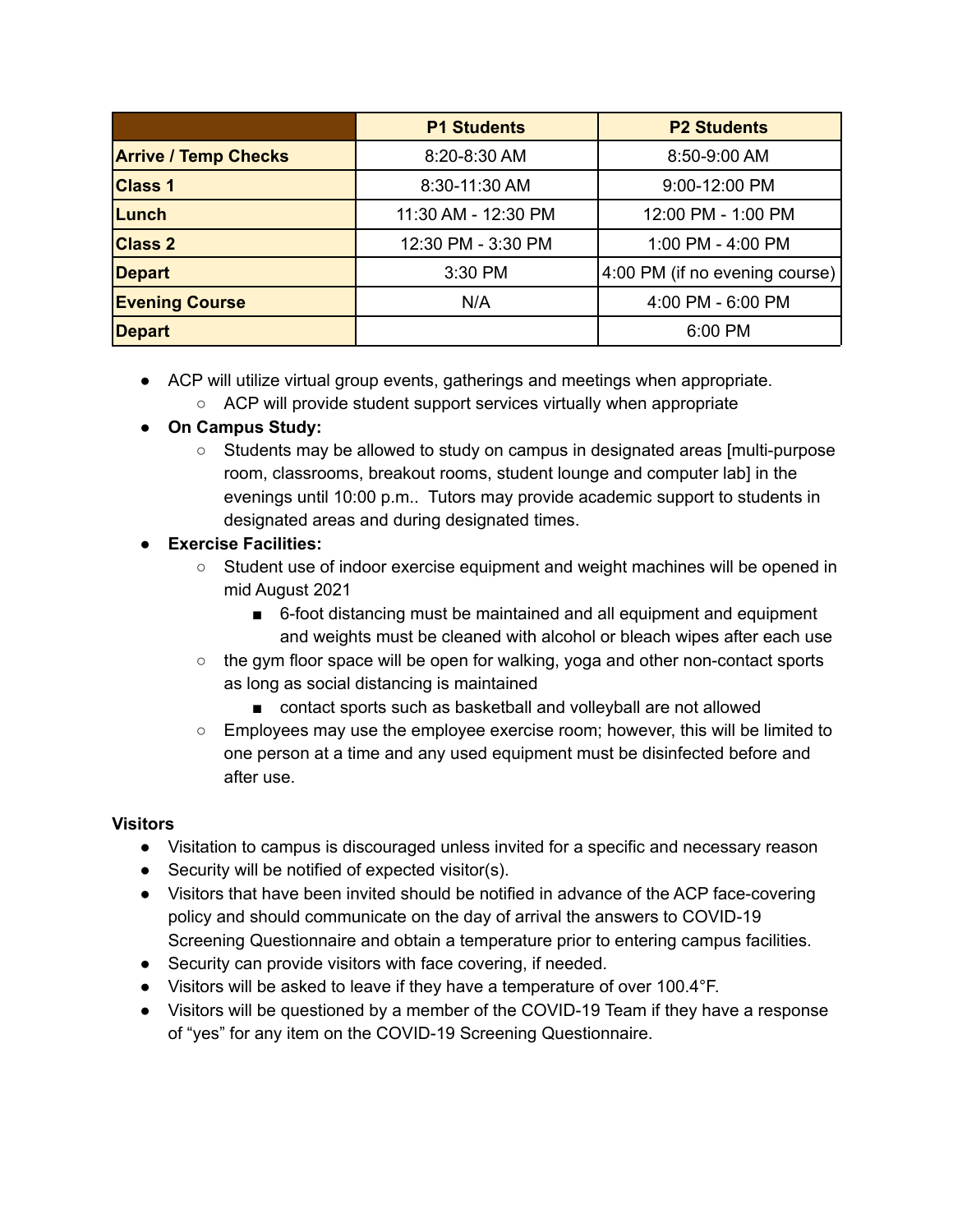#### **Masks / Face Coverings:**

- Due to the rapid increase of Delta variant Covid-19 cases in Southwest Virginia, masks will be required in all indoor settings on the ACP campus regardless of vaccination status. This is in alignment with current CDC and Virginia Department of Health recommendations. We will reevaluate this policy once we determine the percentage of vaccinated students in the incoming P1 class as well as noting a decrease in local Covid-19 cases.
- Those who are unvaccinated are strongly encouraged to make an appointment for vaccination unless there is a medical or religious exemption.
- ACP supports and encourages anyone, regardless of vaccination status, to wear a mask to protect themselves and also to help mitigate the spread of Covid-19.
- All students and employees will be provided cloth face coverings. Individuals should not touch the face covering and should wash their hands frequently.
	- Cloth face coverings are an effective tool to protect against the spread of the virus, especially by asymptomatic individuals.

#### **Hygiene Practices:**

- It is recommended that employees and students frequently use handwashing with soap and water for at least 20 seconds.
- If soap and water are not readily available, hand sanitizer that contains at least 60% alcohol can be used.
- Students, faculty, and staff are encouraged to cover coughs and sneezes with a tissue or use the inside of your elbow. Used tissues should be thrown in the trash and hands washed immediately with soap and water for at least 20 seconds.
- Use of shared objects (e.g., lab equipment, desks) should be limited when possible, or cleaned between uses. Wipes will be provided.
- All students and staff are provided their own laptops and/or desktop computer, which minimizes shared objects. Students, faculty, and staff should keep their personal items (e.g., cell phones, other electronics) and personal work and living spaces clean.

#### **Facility Cleaning:**

- ACP remains committed to maintaining the highest standards of cleanliness throughout the campus. The college employs a consistent, thorough, and deliberate cleaning process.
- Follow CDC Reopening Guidance for Cleaning and [Disinfection](https://www.cdc.gov/coronavirus/2019-ncov/community/reopen-guidance.html) and use an EPA-approved disinfectant to clean.
- Additional hand sanitizer stations will be placed in high-traffic areas and at entrances/exits.
- Faculty and staff will be responsible for cleaning their office (wipes will be provided) and should place trash outside their office door for pickup.
- The Business office is responsible for ensuring that there is an adequate supply of cleaning supplies and face coverings.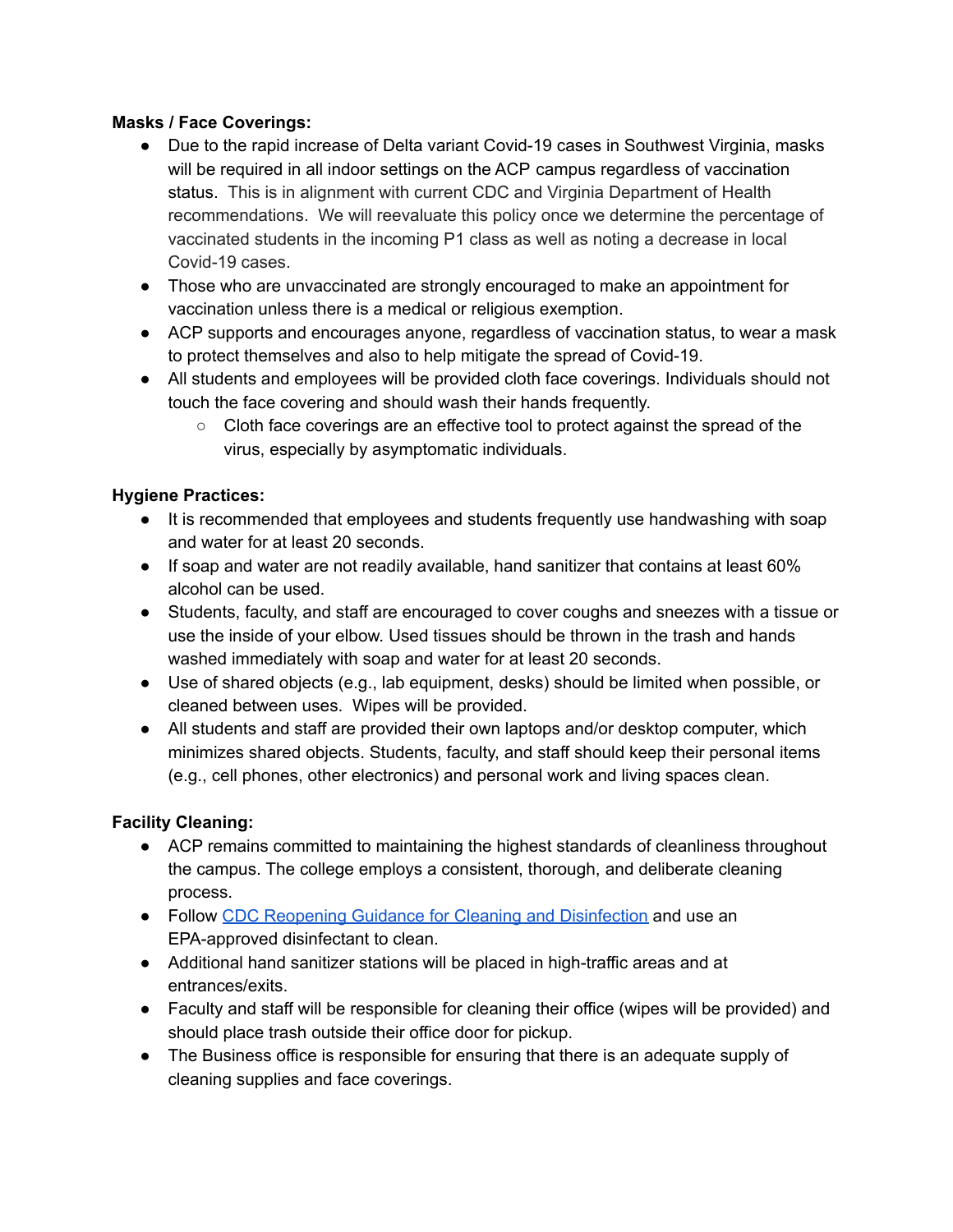#### **Housing**

• The Appalachian College of Pharmacy does not have student housing.

#### **International Student, Faculty, and Staff Considerations**

- All new or returning international travelers should refer to CDC returning travelers guidelines and review the CDCs "Travelers [Prohibited](https://www.cdc.gov/coronavirus/2019-ncov/travelers/from-other-countries.html) from Entry to the US".
- Existing international students, faculty, and staff currently in the US who are considering travel to their home countries should review global travel restrictions as noted by the US State Department and CDC.
- Before returning to campus, those traveling will be required to contact the COVID-19 Coordinator to determine whether any measures may be required to help safeguard our campus community. Depending on the nature of travel and status of the pandemic at the locations and time of travel, there may be testing or quarantine requirements before returning to campus.
- Those contemplating travel with subsequent return to the US must seriously consider:
	- Current COVID-19 travel health risks and the possibility of significant unexpected changes in risks during their travels.
	- Potential for abrupt disruption, cancellation, or other serious complications of planned return to the US due to the COVID-19 pandemic.
	- Rapidly changeable re-entry restrictions (including at any intermediate points in itinerary).

#### **Communications**

- The COVID-19 Team is responsible for the development of communications related to COVID-19.
- The COVID-19 Coordinator will communicate to the community via website and email.

#### **Student Health Services**

● Student health services are available through several of the community health partners of the college such as Appalachian Family Care Clinic, Town Center Urgent Care Clinic, and Buchanan General Hospital and their primary care clinics.

#### **Travel**

- College-related travel will be strictly limited to essential travel, regardless of whether the college is paying for it. Permission for all college-related travel must be approved by the Dean. Requests for such travel should include an explanation of why the travel is essential, the dates, destinations, transportation plans and lodging involved in the trip, as well as the steps that will be taken to maximize physical distance and to adhere to CDC guidelines and local health recommendations at the destination.
- Before returning to campus after approved travel, those traveling will be required to contact the COVID-19 Coordinator to determine whether any measures may be required to help safeguard our campus community. Please be aware that depending on the nature of any approved travel, there could be testing or quarantine requirements either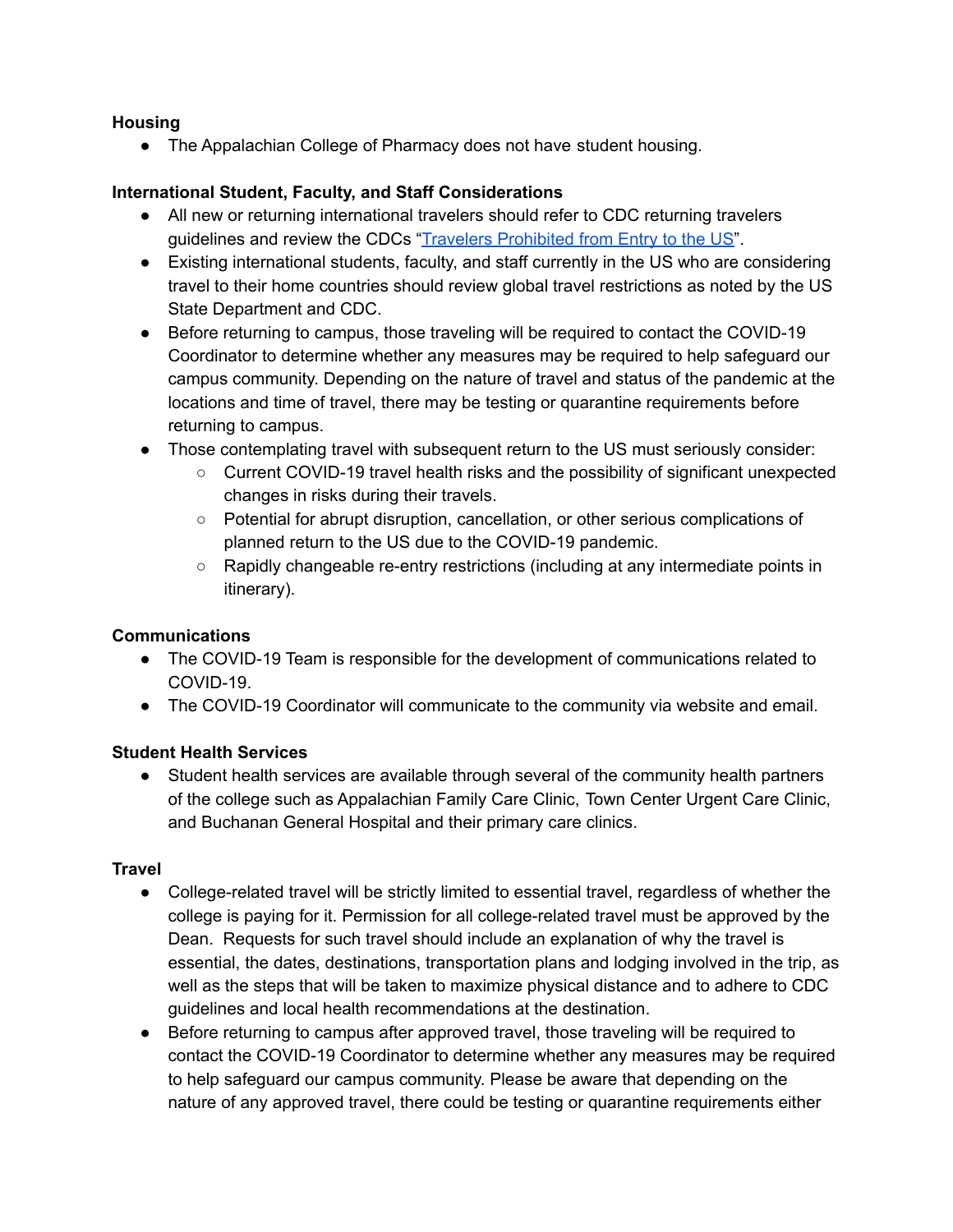upon arrival at the destination or upon return, depending on the status of the pandemic at the time of travel.

## **Surveillance and Containment to Prevent Spread of Disease Once Detected**

- COVID-19 surveillance and contact tracing will be carried out by the local Virginia Department of Health (VDH), a long-standing partner of the college. The college will follow the guidance provided by the local health department and its director.
- In the event that multiple cases of COVID-19 are found on campus, the college's COVID-19 Team will collaborate closely with the local health department to use the aggregate surveillance data to make informed decisions regarding the need to reduce activity on campus and transition to remote learning. Again, the college will follow guidance provided by the local department of health.
- Infected individuals will be required to quarantine and self-isolate under the surveillance of the local health department until they are cleared to return to campus following a negative COVID-19 test and/or meeting time/symptom based strategies specified by the Virginia Department of Health.
- Students and Employees who are **fully vaccinated** or has had a documented illness with Covid-19 in the past 3 months and have not symptoms do not need to quarantine after contact with someone who has Covid-19 unless they develop symptoms
	- however, fully vaccinated people should be tested 3-5 days after exposure, even if they don't have symptoms and wear a mask indoors for 14 days following exposure or until their test is negative
- **Unvaccinated or not fully vaccinated** employees and students who meet any of the following exposure risks will be required to self-isolate and obtain a COVID-19 test.
	- close contact (living with, caring for, being within 6 feet of for at least 15 minutes) with a person who has COVID-19
	- notification of potential exposure by a contract tracer from the health department
	- after answering "Yes" to any of the daily symptom-based questions on the ACP COVID-19 [Self-Assessment](https://docs.google.com/forms/d/e/1FAIpQLScfAa8M9qnCBxdMcnvvBD3IsN-rPdh0s8953ldnjppNF3BFeA/viewform) Form and it was determined by a member of the COVID-19 Team that testing and quarantine would be required
	- The employee or student will be allowed back on campus when:
		- If test is Positive:
			- at least 10 days have passed since symptoms first appeared or if you never developed symptoms then at least 10 days have passed since the first positive test
			- **and** at least 24 hours with no fever without fever-reducing medication
			- **and** if you developed symptoms, those symptoms have improved\*
				- \*Note: loss of taste or smell might persist for weeks or months and this should not delay the end of isolation.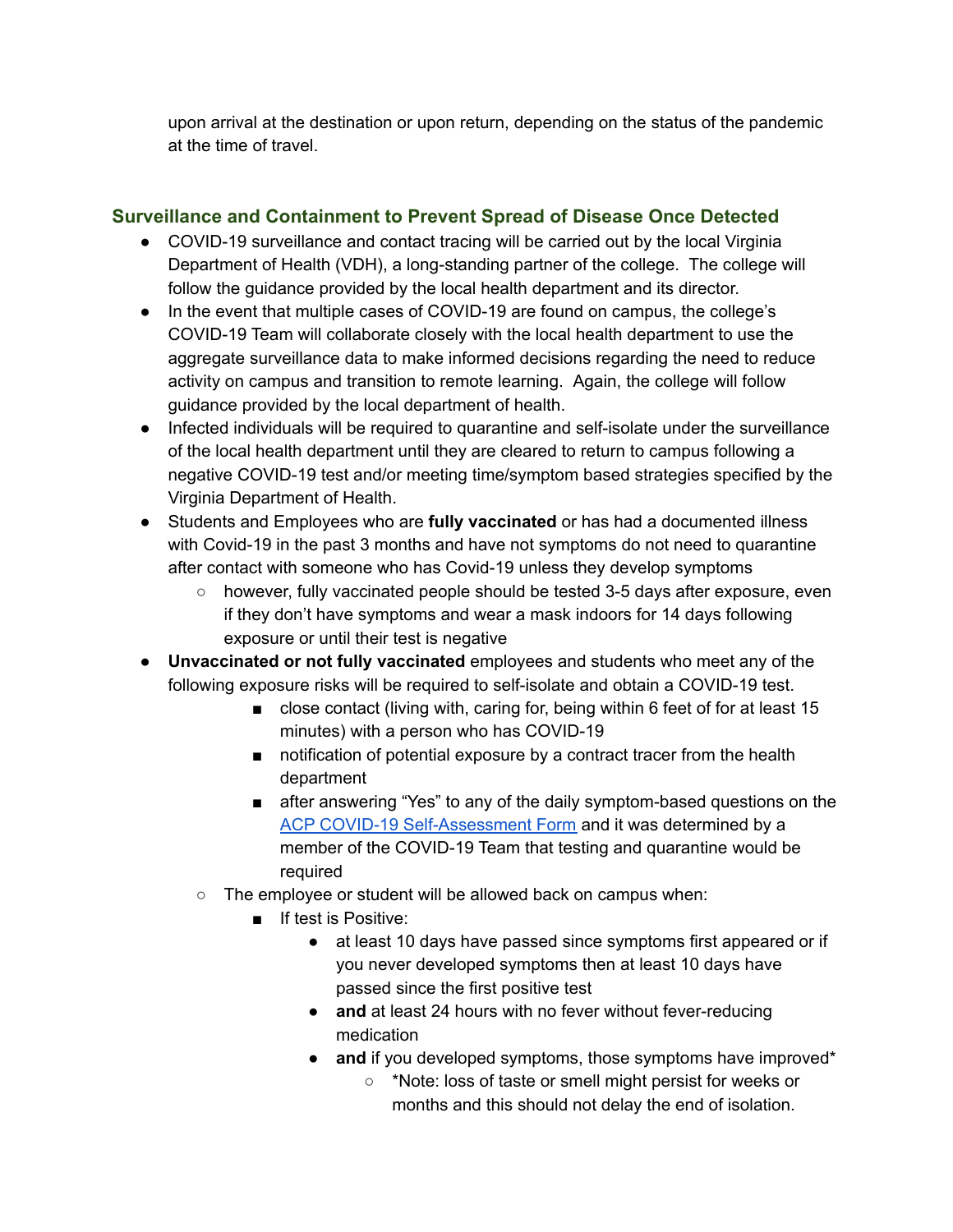- If test is Negative:
	- if identified as a close contact potential exposure:
		- continue quarantine for 14 days per VDH [Guidance](https://www.vdh.virginia.gov/content/uploads/sites/182/2020/09/Guidance-for-College-Students_Final.pdf) for Students on College [Campuses](https://www.vdh.virginia.gov/content/uploads/sites/182/2020/09/Guidance-for-College-Students_Final.pdf)
			- If a household contact: Self-quarantine (stay home) and monitor for symptoms for 14 days **after** the person infected with COVID-19 has been released from isolation.
	- if you were tested due to symptoms only:
		- provide documentation of negative COVID-19 test to ACP **and**
		- a determination of required additional testing or self-isolation will be made by a member of the COVID-19 Team before returning to campus
- Local care for infected individuals can be provided by health partners of the college such as Appalachian Family Care Clinic, Buchanan General Hospital and its associated clinics, or Clinch Valley Hospital.

## **Reduced Activity and Shutdown Considerations**

The College is prepared to reduce activity on campus and transition to remote learning and work under the following conditions:

- Executive Order by the Governor of Virginia
- Recommendation of Virginia Department of Health due to local increase in number of cases.

The "Reduced Activity" plan below aligns with the plan the college implemented in March 2020.

- Transition to remote learning for students.
- Transition to remote work for most faculty and staff.
- Continue essential employees on campus in accordance with the college's aforementioned disease mitigation strategies (e.g. screening, hygiene, and social distancing expectations).
- Rotate college administrators on campus as directed by the ACP President or Dean.

## **Subsequent Updates to Covid Plan:**

This information will be communicated by the COVID-19 Team via email and the intranet. ACP will share updates on any related changes and as state directives are updated, ACP will review and align, as appropriate, with state and federal guidelines.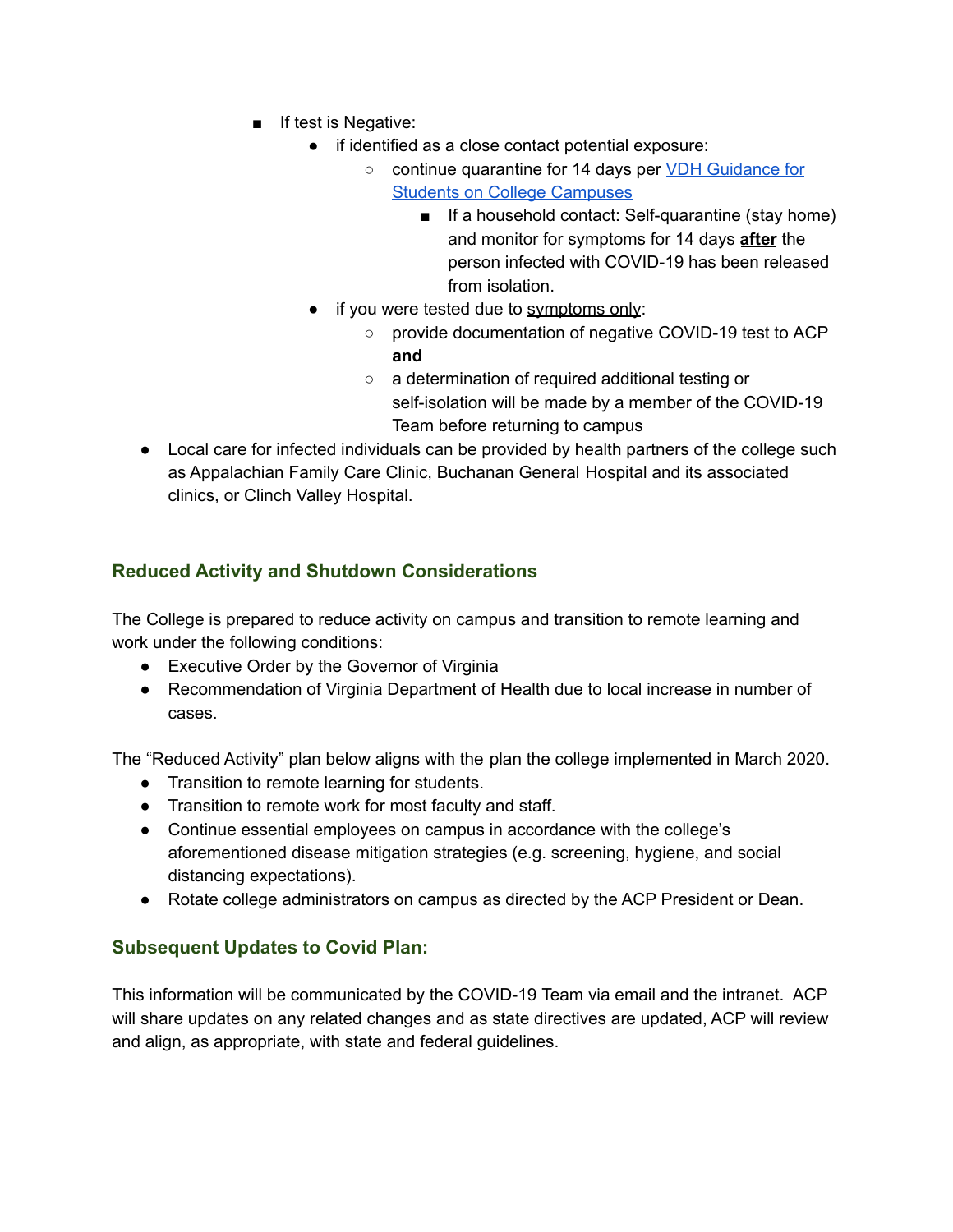## **Appendix**

# **Assumption of Risk Notice**

Appalachian College of Pharmacy

This notice is an important legal document regarding the risks you assume should you choose to continue participation in clinical rotations during the Coronavirus (COVID-19) pandemic. It is important that you read and understand this notice completely. You may seek medical advice and legal advice prior to signing this form.

Your continued participation in clinical rotations during the Coronavirus pandemic presents a risk of infection with Coronavirus (COVID-19).

You may choose to continue participation in clinical rotations or choose to postpone completing clinical rotation site requirements until risk levels from the Coronavirus (COVID-19) pandemic decrease.

You are advised to consider the risk of possible infection with Coronavirus (COVID-19), the risk of illness or possible death from Coronavirus (COVID-19), and the available treatment options.

"Reported illnesses have ranged from mild symptoms to severe illness and death for confirmed coronavirus disease 2019 (COVID-19) cases. The following symptoms may appear 2-14 days after exposure.\*

- Fever
- Cough
- Shortness of breath

## *\*This is based on what has been seen previously as the incubation period of [MERS-CoV](https://www.cdc.gov/coronavirus/2019-ncov/symptoms-testing/symptoms.html?CDC_AA_refVal=https%3A%2F%2Fwww.cdc.gov%2Fcoronavirus%2F2019-ncov%2Fabout%2Fsymptoms.html) [viruses."](https://www.cdc.gov/coronavirus/2019-ncov/symptoms-testing/symptoms.html?CDC_AA_refVal=https%3A%2F%2Fwww.cdc.gov%2Fcoronavirus%2F2019-ncov%2Fabout%2Fsymptoms.html)*

If you choose to postpone completion of clinical rotation site requirements until risk levels from the Coronavirus (COVID-19) pandemic decrease, then your graduation and eligibility to sit for the NAPLEX and MPJE exams will be delayed. ACPE has informed the college that the required experiential components of the 300 IPPE and 1440 APPE hours cannot be waived as these have licensing implications. Should you choose to continue participation in clinical rotations, then you acknowledge that you understand the risk of infection with Coronavirus (COVID-19) and the risk of illness and possible death from Coronavirus (COVID-19). Should you choose to continue participation in clinical rotations you voluntarily agree to assume the risk of infection for Coronavirus (COVID-19).